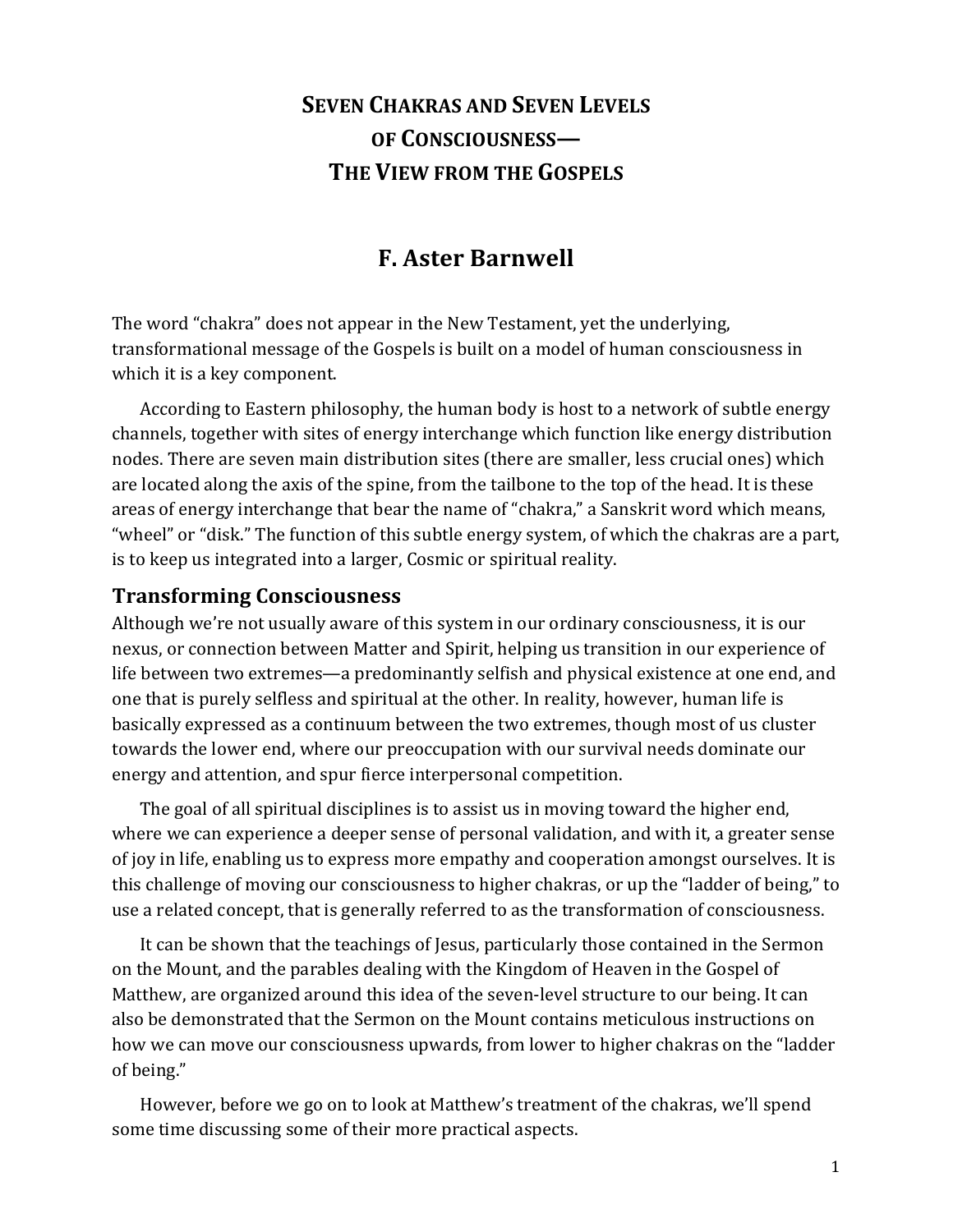## **Chakras: A Reality of the Subtle Body**

Although chakras do not show up when we submit to a medical exam, their existence is widely acknowledged among Western practitioners of various disciplines, such as the marshal arts, alternative medicine, and Yoga. There's also a vast literature, both ancient and modern, on the chakras and how we can utilize our knowledge of them for emotional and physical healing, meditation, and overall spiritual well-being.

Usually, discussions of the functioning of chakras vary, depending on whether a writer approaches the subject from a spiritual or therapeutic viewpoint. Hence, someone approaching the chakras from a wellness perspective might look at them in terms of creating "balance" in their energy fields which they are known to emit. Individuals who are gifted with clairvoyance can oftentimes sense the energy level of our various chakras and correlate that with the status of our health.<sup>1</sup>

For the most part, the functioning of chakras is not fully understood. For example, someone else can interact with the energy fields given off by our chakras to generate a feeling of short-term wellbeing. Personally, although I had done a lot of reading on chakras, and was accustomed to experiencing subtle energy states through meditation, I was quite surprised to experience a deep state of tranquility, relaxation and peace from having other people use their hands to interact with the energy fields of my various chakras during an energy-sharing ritual<sup>2</sup>. However, most of our therapeutic interventions with chakras can be considered as "energetic perturbations"<sup>3</sup> only, in the sense that such actions create only a temporary change in our states of being.

## **The Chakras as Different "Qualities of Engagement" in Life**

Chakras however carry a much larger importance for spiritual transformation than simply having an impact on how we feel, or for giving indications of the status of our physical or emotional health. We can also look at them from a perspective we might call structural, or foundational, namely, from the viewpoint of how our consciousness—our habitual patterns of thinking, feeling, and behaving—is a reflection of the chakra, or chakra constellations, in which that consciousness is anchored. Said another way, each of the seven chakras defines our perspective on, and how we engage with the world. As such, they give rise to different " qualities of engagement" in life.

In practical terms, our "quality of engagement" is expressed by what we spend our psychic energy on. This term, psychic energy, simply means the full spectrum of our conscious and unconscious self-expression, which includes our aspiration, thoughts, emotions, and intents. Overall, our "quality of engagement" is simply a record of such psychic energy expenditure, and is observable through our life choices, and therefore through the character that has been formed as a result of those life choices.

An unbalanced, or un-moderated flow of our life energy through the various chakras leads to various forms of maladaptation in life. The following table shows a summary of how the generic life impulse is represented at each chakra and the various forms of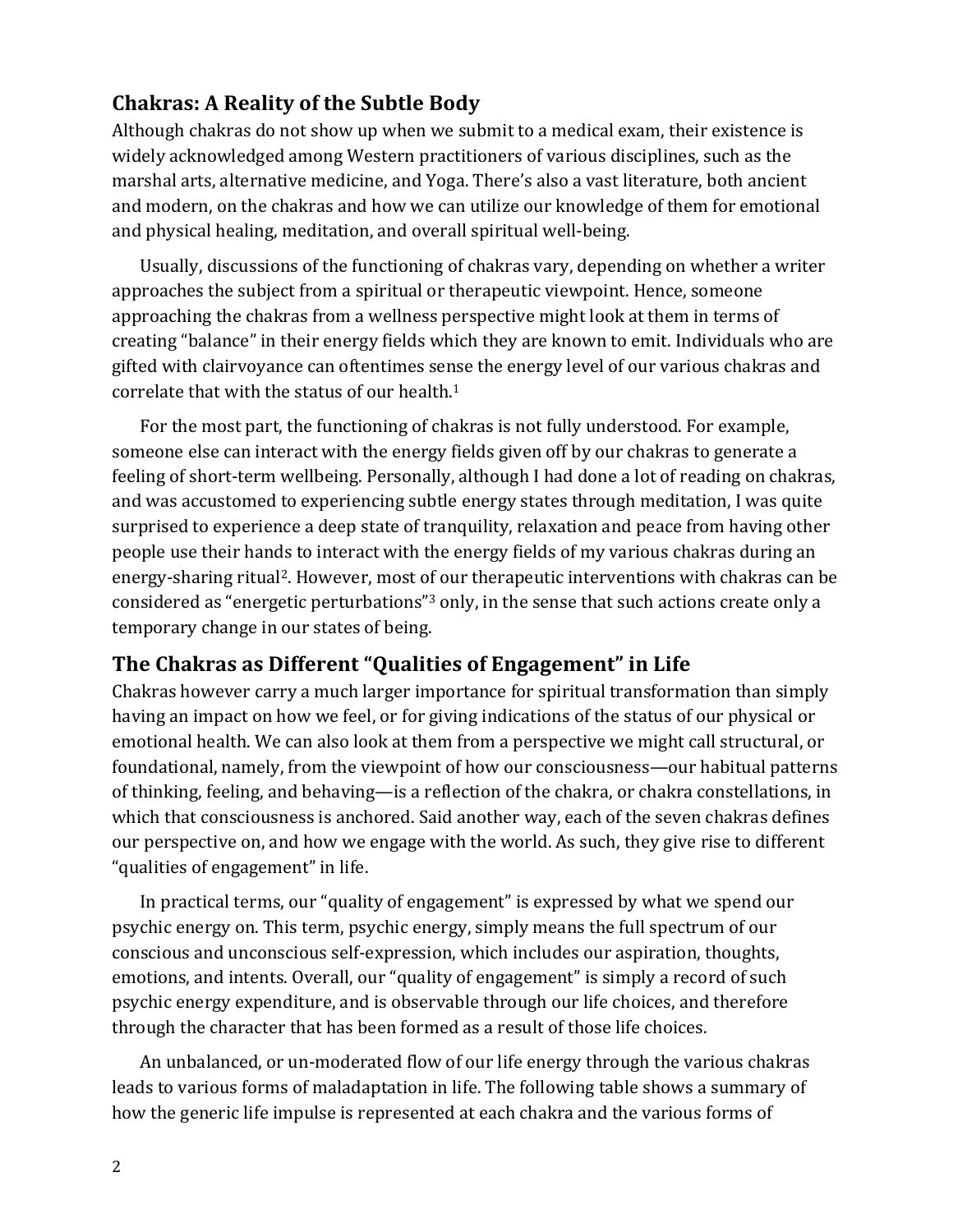| The Experience of Life Energy at the Various Chakras |                             |                                   |
|------------------------------------------------------|-----------------------------|-----------------------------------|
| <b>Chakra</b>                                        | <b>Generic Impulse</b>      | <b>Distorted Expression</b>       |
| <b>First</b>                                         | Physical Survival           | Competition, antisocial behavior  |
| <b>Second</b>                                        | <b>Emotional sustenance</b> | Sexual preoccupation, vanity      |
| <b>Third</b>                                         | Personal power              | Social position and status        |
| <b>Fourth</b>                                        | Belonging and inclusion     | <b>Cliquishness and exclusion</b> |
| <b>Fifth</b>                                         | Higher Knowledge            | Slavish Legalism                  |
| <b>Sixth</b>                                         | Love as Objective Principle | Self Love                         |
| <b>Seventh</b>                                       | Wisdom-Love-Service         | Self-Appointed Prophet            |

distorted expressions that can result in our consciousness.

Although our model deals with seven major chakras, most human types represent a blend of chakra characteristics, and therefore "mixed qualities of engagement," especially for the first three. These three chakras, as described in the table above, respectively, deal with physical survival, emotional gratification, (especially as this is expressed through sexuality), and social position and status. In contemporary society, the influences of these chakras dominate as preoccupations with **money**, sex, and **power**, popularly represented by the acronym, MSP.

## **Chakra Insights From Jesus's Temptations Episode**

When our consciousness is dominated by preoccupations with money, sex and power, or MSP, we are interacting with life through our "lower self." It is this lower self that is referred to as the "Tempter," or the "devil," in the Gospel accounts of Jesus's temptations.<sup>4</sup>

The three temptations which Jesus underwent (Matthew 4: 3-11) symbolize the challenges we each have to overcome to raise our consciousness from first, second, and third chakra preoccupations.

The first temptation: "If you are the Son of God, command these stones to become loaves of bread" (Matthew 4:3 ESV), represents the use a spiritual power to service the physical appetites. This temptation can be interpreted as the danger we each face from allowing the survival preoccupation of the first chakra to coax us into using our psychic energy, meant for our spiritual advancement, in the service of the physical appetites. A modern version of this temptation might be the thought, or the counsel of a well-meaning associate, such as, "If you're doing what God wants you to do, you would be making money doing it!" Or it can take the form of a gibe from a skeptic, such as, "If you're so spiritually connected, why aren't you rich?"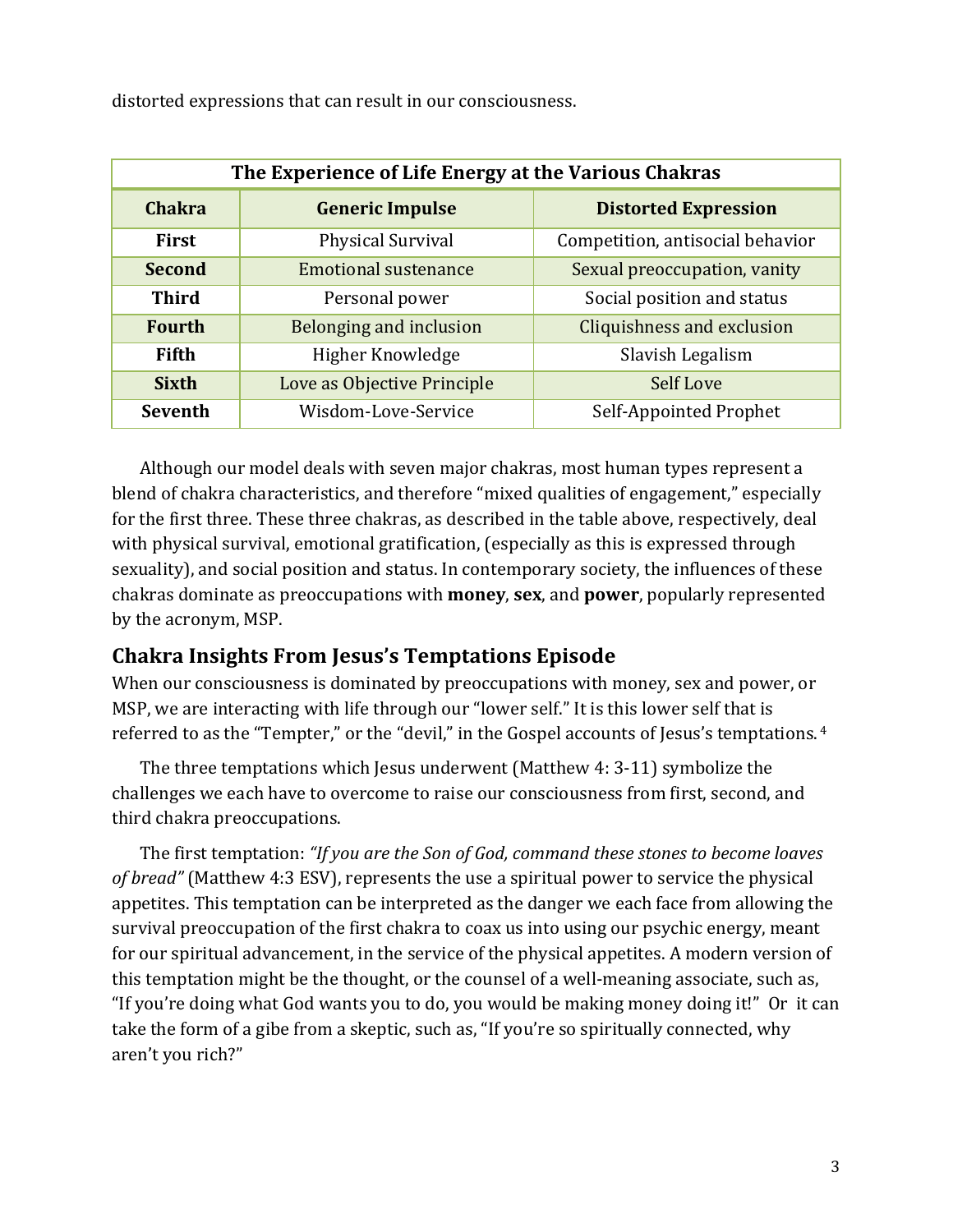This temptation of expecting the spiritual to be subservient to the material is contrary to the transformational quest, which requires us to use the physical assets and resources at our disposal in the service of something greater.

The second temptation: "If you are the Son of God, throw yourself down, for it is written, 'He will command his angels concerning you,' and 'On their hands they will bear you up, lest you strike your foot against a stone" (Matthew 4:6 ESV), is giving voice to the second chakra impulse to display our vanity by demonstrating how special we are. This is also the same impulse that is used in the service of sexual attraction and expression. A modern version of this temptation would be someone who might entertain the distorted idea that being "spiritual" gives them some special license for engaging in questionable behavior without being scathed, whether through personal or psychological injury (e.g. addiction). The only lasting defense against this kind of pride-induced temptation is to acknowledge that we are each subject to what occurs in the body of humanity, of which we are a part.

The third and final temptation: Again, the devil took him to a very high mountain and showed him all the kingdoms of the world and their glory. And he said to him, "All these I will give you, if you will fall down and worship me" (Matthew 4: 8-9 ESV), depicts the third chakra and the allure of power. To determine how we can interpret this temptation in a contemporary context, we need to understand, first, what it means to "worship" anything. To engage in an act of worship means that we choose to place something-a person, an object, or a concept—ahead of everything else in our estimation, or on our list of priorities<sup>5</sup>. In other words, we worship whatever it is that we consecrate our lives to. Whether this consecration is conscious or unconscious does not really matter as it boils down to the same thing—the object of worship becomes something that we cannot see beyond. If we cannot see beyond the pursuit of money, sex, and power then we're limiting our reason for being to the region of the "lower self," defined by the first three chakras.

Once Jesus rebuffed the devil, "angels came and ministered to him" (Matthew 4:11 ESV). The underlying message here is that once our consciousness advances beyond the third chakra, we're in the sphere of the Higher Self where we are spiritually fed, through the internal mechanism of higher consciousness. For example, when we do good deeds from the consciousness anchored in the fourth chakra and above, (i.e. out of the sense of unity we share with others when we're at this level), we feel an immediate compensation for our actions by the sense of camaraderie and validation that are generated within.

#### **Gospel Strategies for Advancing our Consciousness**

In addition to using the temptations episode to demonstrate how we can overcome the gravitational pull of the first three chakras to advance our consciousness to the fourth and above, Matthew also offers two sets of exercises to facilitate our transformation. The first set deals with inappropriate attitudes and behaviors we need to change, thereby removing blockages to the flow of primordial life energy through the various chakras. The second set represents positive actions we can take to facilitate the flow of energy following the unblocking exercises.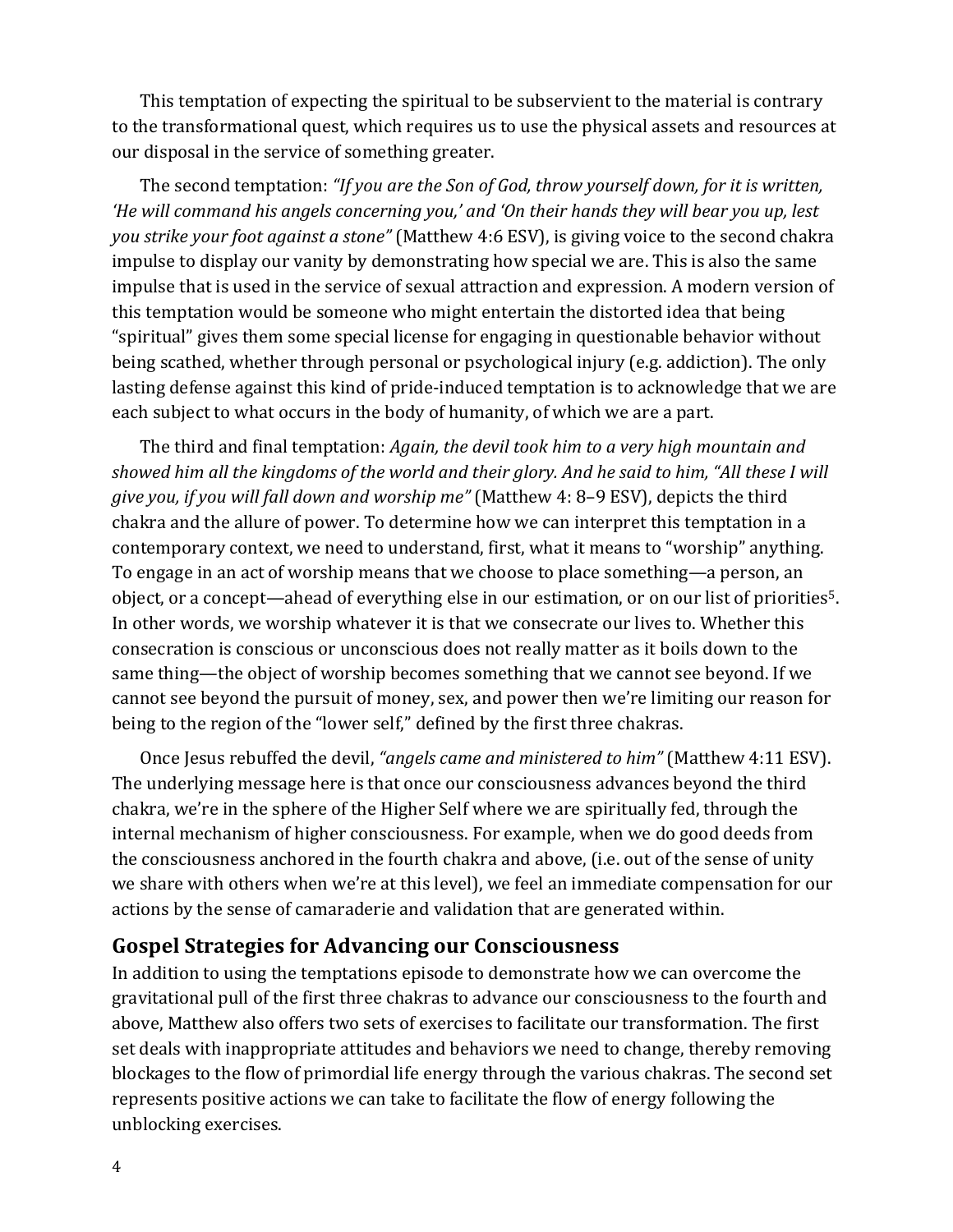The notion of an energy blockage at a chakra simply means that when we misinterpret the impulses that arise within us as incitements to act without thought or reflection, the energy is diverted from its highest expression. For example, the need for self-preservation that originates from the first chakra does not have to be translated as a call to competition and violence, as our objectives could more easily be achieved through cooperation. Likewise, the impulse to union that arises from the second chakra does not have to be accepted as a license for lust, but can be interpreted as a call to form close emotional partnerships. The same principle applies to all the other chakras, even the higher ones.

We help to facilitate the flow of energy at the chakras when we raise the quality of motivation behind our thoughts and action. And since every action is preceded by a thought, and our thoughts by our emotions, facilitating the flow of energy can be as simple as changing our attitudes and emotions. This is why meditation is an essential part of a spiritual practice.

| <b>Transformational Program in Matthew for</b><br><b>Raising Consciousness Through the Chakras</b> |                                                |                                                |
|----------------------------------------------------------------------------------------------------|------------------------------------------------|------------------------------------------------|
| <b>Chakra</b>                                                                                      | <b>Negative Behavior to Correct</b>            | <b>Spiritual Exercises to Practice</b>         |
| <b>First</b>                                                                                       | Anger, Malice<br>Matt. 5: 21-26                | Giving to Charity<br>Matt. 6: 1-4              |
| <b>Second</b>                                                                                      | Lust<br>Matt. 5: 27-30                         | Becoming aware of our Oneness<br>Matt. 6:5-15  |
| <b>Third</b>                                                                                       | <b>Exploitation of Others</b><br>Matt. 5:31-32 | Fasting-to develop patience<br>Matt. 6: 6-18   |
| <b>Fourth</b>                                                                                      | Insecurity<br>Matt. 5: 33-37                   | <b>Cultivation of Trust</b><br>Matt. 6:19-24   |
| <b>Fifth</b>                                                                                       | Vengeance<br>Matt 5: 38-42                     | <b>Cultivation of Humility</b><br>Matt. 7: 1-6 |
| <b>Sixth</b>                                                                                       | <b>Narcissism</b><br>Matt. 5: 43-47            | <b>Unconditional Love</b><br>Matt. 7:7-12      |
| <b>Seventh</b>                                                                                     | None, seek Perfection<br>Matt. 5: 48           | Discernment<br>Matt. 7:13-20                   |

The following table summarizes the negative behaviors we should be curtailing to unblock energy flow at the various chakras and the corrective ones we need to practice in order to move our consciousness to higher levels.

The parables of the Kingdom, in Matthew 13, offer further instructions by offering us a series of dynamic images to represent the underlying principle we need to employ to successfully elevate our consciousness to the higher chakras. We thus have images of a sower scattering seeds (to represent the first chakra), a field of wheat being invaded by weeds, (the second chakra), a mustard seed overcoming the odds (third chakra), the action of leaven in dough (the fourth chakra), a man finding a hidden treasure (the fifth chakra), a